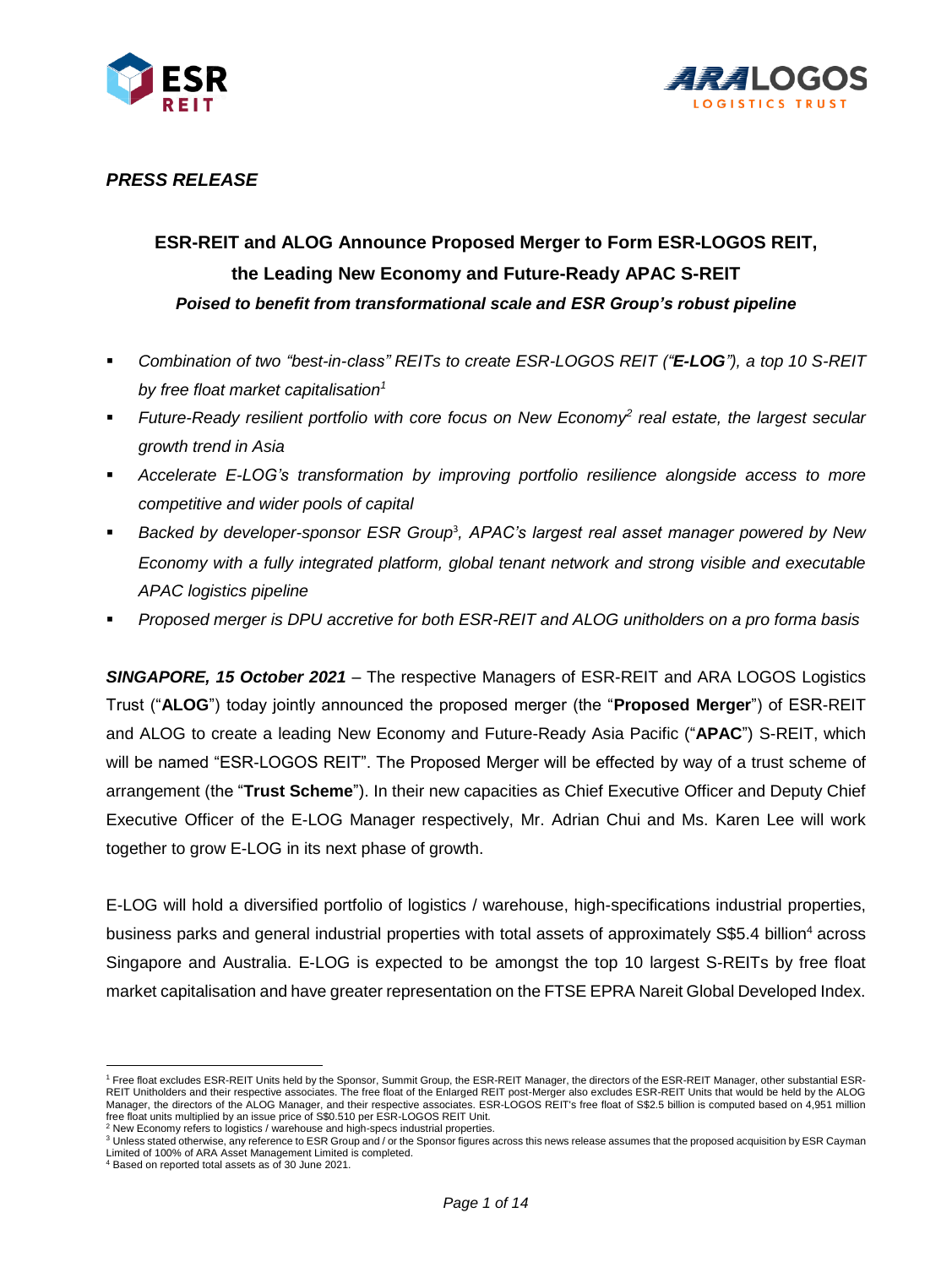



**Mr. Adrian Chui, Chief Executive Officer and Executive Director of the ESR-REIT Manager, said**: "The Proposed Merger is in line with ESR-REIT's strategy to accelerate our exposure to the sustainable growth of in-demand logistics properties – the largest secular growth opportunity in Asia, driven by the rapid rise of e-commerce and further amplified by paradigm shifts in global manufacturing supply chains. The Proposed Merger will also deepen our presence in key Singapore industrial clusters and expand our foothold in new economic hubs in Australia. With the combination of two best-in-class platforms with solid track records in value creation, more competitive and wider pools of capital as well as lower portfolio risks, the Proposed Merger will re-position and propel E-LOG towards an enhanced growth trajectory, backed by our Sponsor, ESR Group. E-LOG will have access to the Sponsor's New Economy pipeline properties of over US\$50 billion<sup>5</sup> to supercharge growth to become a leading Future-Ready APAC S-REIT. The Proposed Merger will enhance our capacity to acquire more quality properties as well as undertake more development projects to drive value accretive growth. We are excited about the prospects for our future and the value we can deliver for our combined group of unitholders."

**Ms. Karen Lee, Chief Executive Officer of the ALOG Manager, said**: "The Proposed Merger will be a win-win transaction for unitholders of both REITs. It is the next chapter in our transformational growth, delivering value accretion for our unitholders while positioning us for sustainable growth. The Proposed Merger will more than double ALOG's size and propel E-LOG to become one of the top 10 largest S-REITs by free float market capitalisation. The benefits of an enlarged asset base under the merged E-LOG are numerous and immediate. It enhances our financial capacity and flexibility to pursue larger and more sizeable growth opportunities. In addition, it allows us to conduct active portfolio rebalancing and capital recycling to pursue our supercharged growth trajectory. E-LOG's larger market capitalisation and free float is expected to lead to higher trading liquidity, increase its weightage in the FTSE EPRA Nareit Global Developed Index and thereby attract a larger base of institutional investors. Together, we are confident that we will be in an even stronger position to grow the combined platform and continue delivering long-term sustainable value to our combined group of unitholders."

 $\overline{a}$ <sup>5</sup> Refers to the Enlarged ESR Group (ESR Cayman Limited post acquisition of 100% of ARA Asset Management Limited). Enlarged ESR Group data as at 30 June 2021 inclusive of ARA LOGOS Logistics Trust, adjusted for LOGOS' acquisition of Moorebank Logistics Park announced on 5 July 2021.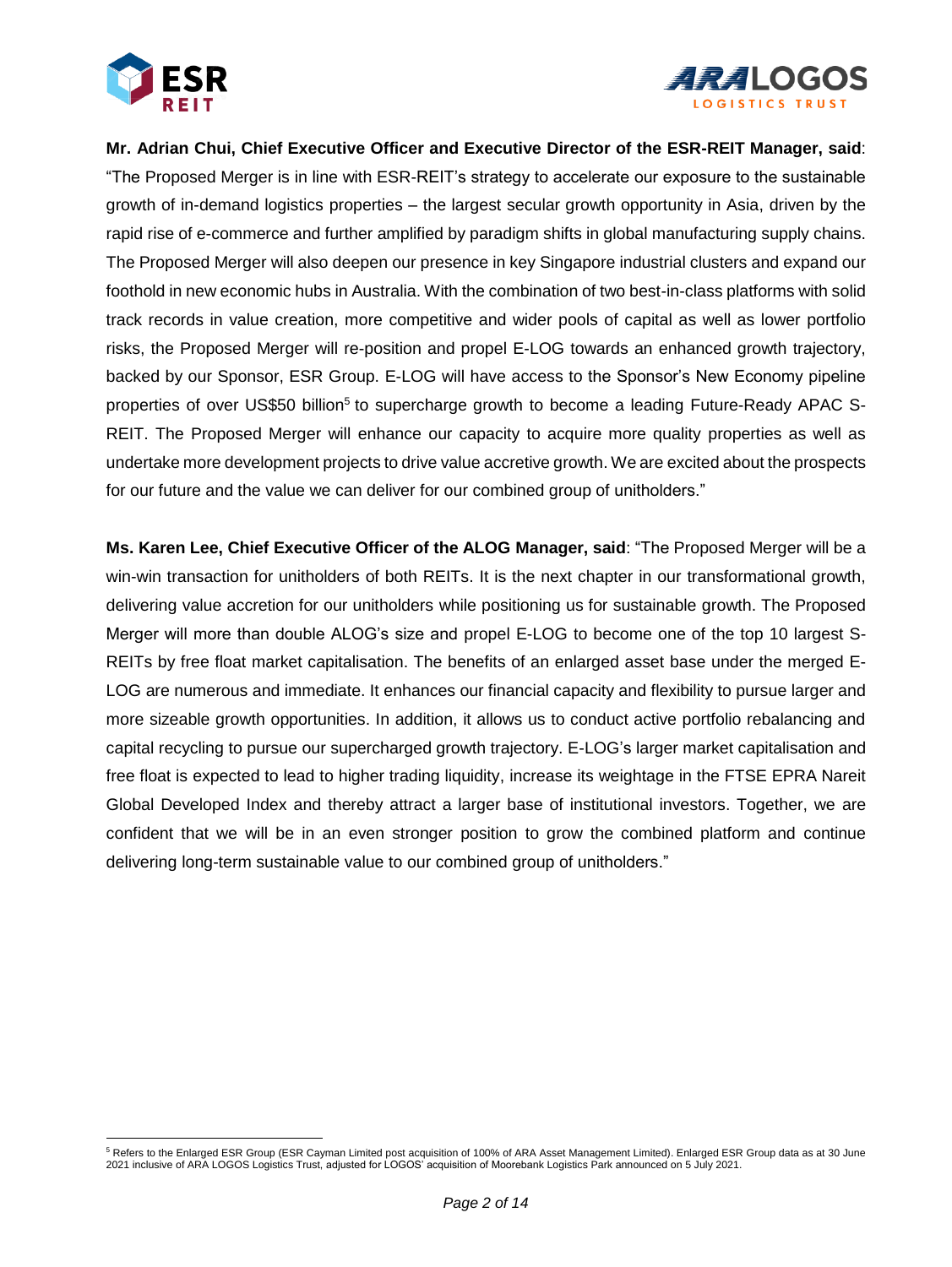



## **Details of the Proposed Merger**

The Proposed Merger will be effected by way of a Trust Scheme in compliance with the Singapore Code on Take-overs and Mergers, with ESR-REIT acquiring all units of ALOG in exchange for a combination of cash and new units in ESR-REIT. The Proposed Merger is conditional upon, *inter alia*, the completion of ESR Cayman ("**ESR**" or the "**Sponsor**") and ARA Asset Management's merger.

ALOG unitholders ("**ALOG Unitholders**") will receive a scheme consideration ("**Scheme Consideration**") of S\$0.95 for each ALOG Unit comprising:

- the payment of S\$0.095 in cash<sup>6</sup> per ALOG Unit ("**Cash Consideration**"); and
- the allotment and issue of 1.6765 new ESR-REIT Units<sup>7</sup> ("**Consideration Units**") for each ALOG Unit, issued at S\$0.51.

The aggregate Scheme Consideration is based on a gross exchange ratio of 1.863 $x^8$ .

By way of illustration, if the Trust Scheme becomes effective in accordance with its terms, for every 1,000 ALOG units held by the Books Closure Date, an ALOG Unitholder will receive S\$95 in cash and 1,676 Consideration Units.

The total consideration for the Proposed Merger is approximately S\$1.4 billion based on the Scheme Consideration of S\$0.95 for each ALOG Unit.

Upon completion of the Proposed Merger, the Enlarged REIT will be renamed ESR-LOGOS REIT and ESR Group is expected to hold approximately 10.9%<sup>9</sup> of the total issued units in E-LOG.

#### **Rationale and Benefits to Unitholders**

The Proposed Merger is a combination of two "best-in-class" platforms to create a well-diversified portfolio with a broader geographic diversification while maintaining strategic focus in developed markets. With S\$5.4 billion of total assets<sup>10</sup>, E-LOG will hold 87 Portfolio Properties<sup>11</sup> (including 20 in Australia) and 41 Fund Properties<sup>12</sup> in Australia comprising a total net leasable area of 2.2 million square metres (24.1)

 $\overline{a}$ <sup>6</sup> The aggregate Cash Consideration to be paid to each ALOG Unitholder shall be rounded to the nearest S\$0.01.

<sup>7</sup> The number of Consideration Units which each ALOG Unitholder will be entitled to pursuant to the Scheme will be rounded down to the nearest whole number, and fractional entitlements shall be disregarded in the calculation of the aggregate Consideration Units to be issued to any ALOG unitholder pursuant to the Scheme. <sup>8</sup> Derived from the Offer Price of S\$0.95 divided by the Issue Price of S\$0.51 for each new ESR-REIT Unit.

<sup>9</sup> Illustrative pro forma unitholding structure based on latest available information as at 8 October 2021, based on gross exchange ratio of 1.863x.

<sup>10</sup> Based on reported total assets as of 30 June 2021.

<sup>&</sup>lt;sup>11</sup> Portfolio Properties refer to all properties owned either directly or indirectly but excludes Fund Properties.

<sup>&</sup>lt;sup>12</sup> Fund Properties refer to all properties owned either directly or indirectly through investment funds.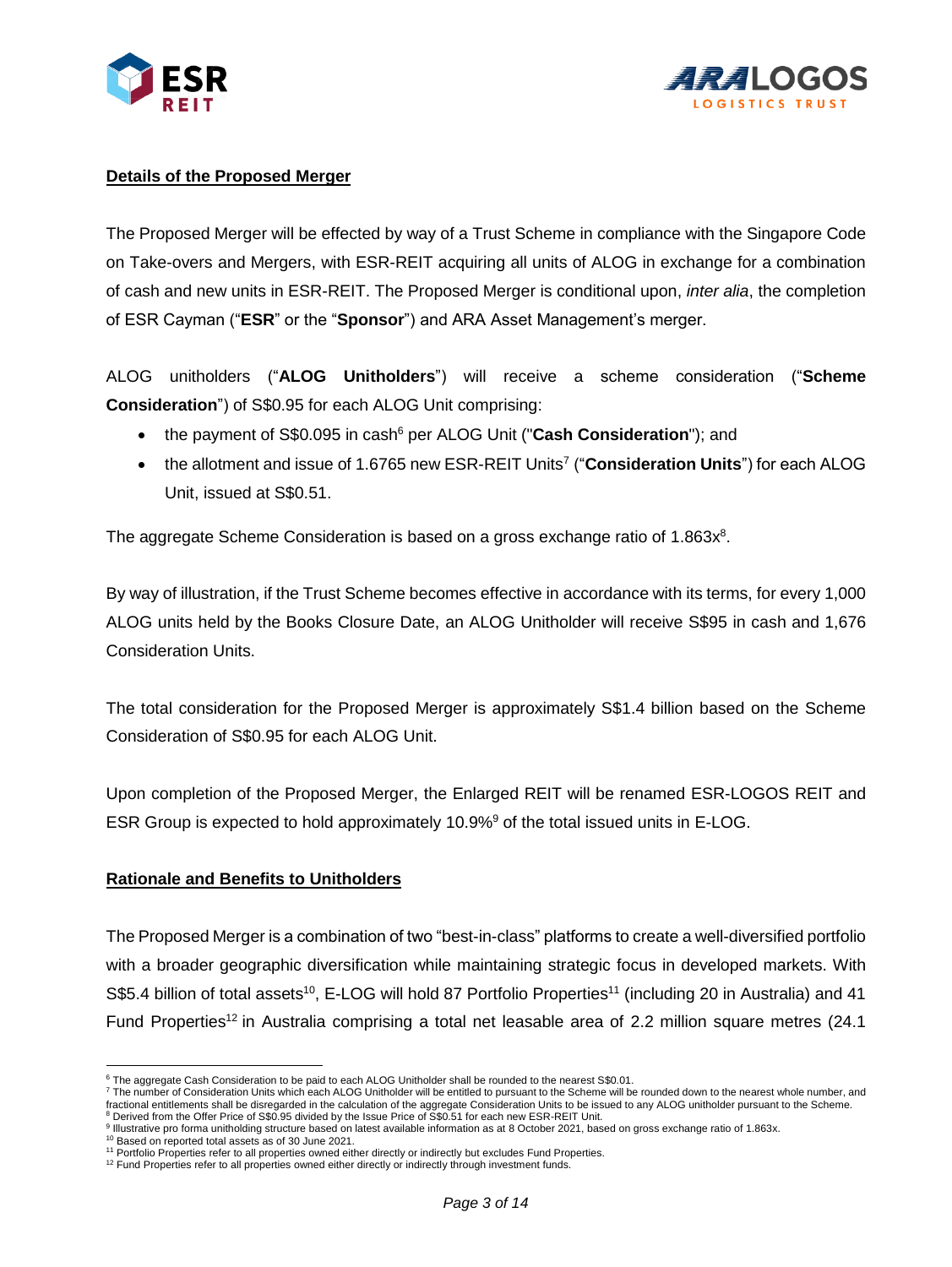



million square feet). This will also create a more resilient and diversified platform that is well-positioned to leverage on the enlarged ESR Group's New Economy pipeline for future growth.

The Proposed Merger will provide E-LOG with five key benefits, as outlined below:

#### **1. Exposure to Sustainable "In-Demand" New Economy Properties**

E-LOG's portfolio is underpinned by its core focus in New Economy real estate in logistics and highspecifications industrial which accounts for 65.7%<sup>13</sup> of its total portfolio. This provides E-LOG outsized exposure to benefits from the largest secular growth opportunity in Asia, leveraging on the integrated value chain of consumption, production and delivery, to create an environment of sustainable demand for New Economy real estate whilst enjoying favourable supply dynamics. Such real estate includes (i) logistics and high-specs industrial space focused on e-commerce growth, (ii) high value-added manufacturing such as precision engineering, (iii) data centres, and (iv) cold storage facilities.

Furthermore, E-LOG's Australia portfolio will comprise a strategic network of 20 Portfolio Properties and 41 Fund Properties across key economic hubs in Australia. This is highly valuable and attractive to new and existing tenants seeking seamless real estate solutions across such key economic hubs.

# **2. Size Increasingly Matters: Larger Size Enhances Tenant Quality and Increases Flexibility and Ability to Drive Growth**

E-LOG is expected to benefit from a combined pool of high-quality tenants that enhances the quality and diversification of its tenant base. With the enlarged tenant base of 437 tenants across a wide range of industries, no single tenant will account for more than 4.6%<sup>13</sup> of E-LOG's gross rental income ("**GRI**"), thereby reducing tenant concentration risks. Contributions from E-LOG's top 10 tenants is expected to decrease to 26.3%<sup>13</sup> by GRI.

With opportunities for operational synergies and efficiency brought about by its enhanced size and scale, E-LOG can leverage on the expanded marketing, leasing and asset management platforms to extract economies of scale across operations.

In addition, E-LOG's enlarged platform increases its capacity to acquire sizeable properties and undertake larger asset enhancement initiatives and development projects. The enlarged scale also

 $\overline{a}$ <sup>13</sup> Based on GRI for the month of June 2021. Excludes contribution from Fund Properties.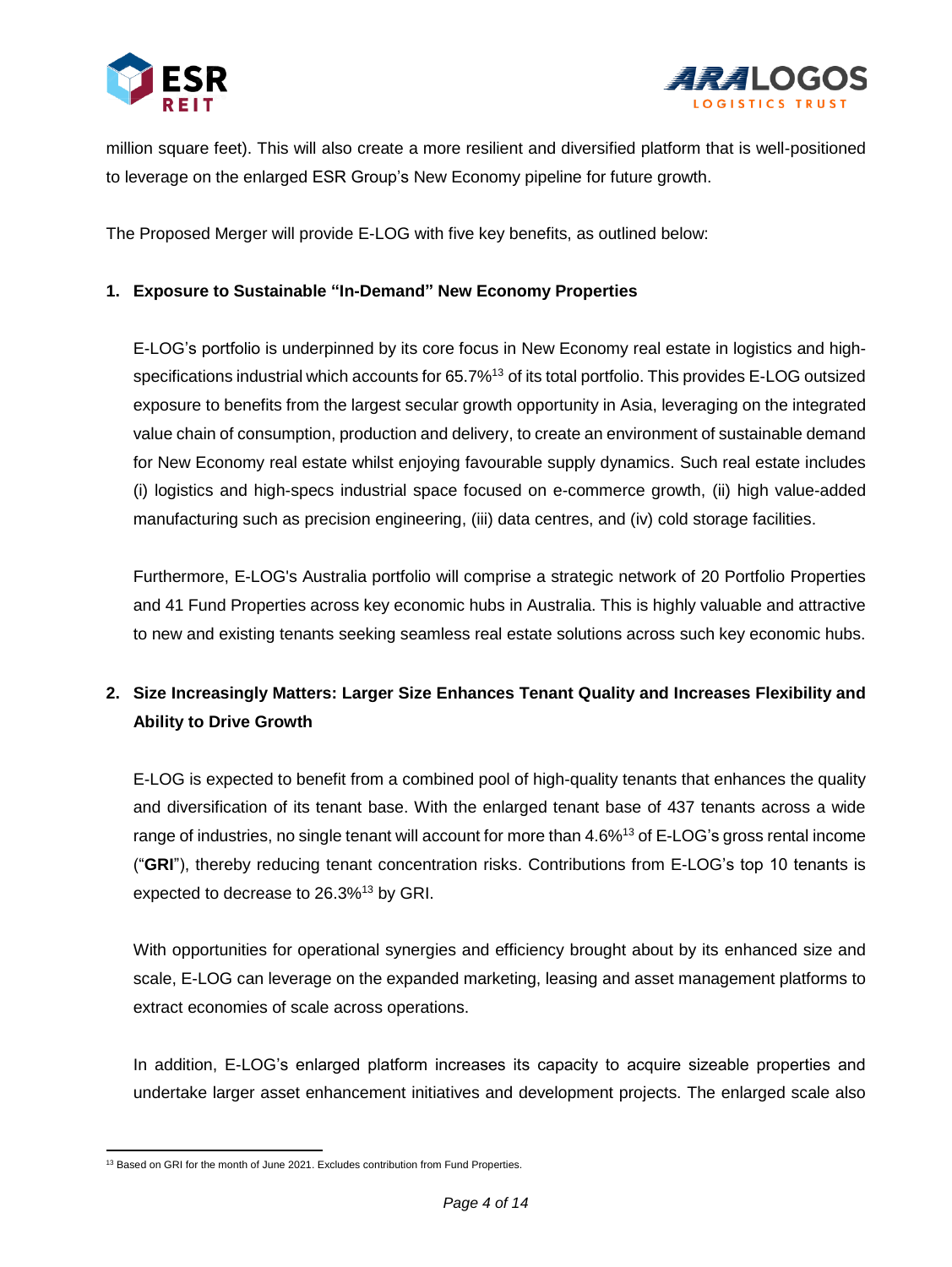



provides E-LOG greater flexibility to reposition its portfolio towards New Economy properties, attracting long term interest from "in-demand" sectors, conduct active portfolio rebalancing and capital recycling. Post-Merger, E-LOG will review and consider divesting selected non-core assets over the next 18 to 24 months as part of its ongoing portfolio rebalancing strategy.

The enlarged scale of the combined portfolio and increased free float will enhance E-LOG's visibility within the S-REIT universe and increase its relevance amongst the investment community. This positions E-LOG well to attract a wider base of institutional investors, increase analyst coverage, enjoy greater representation on the FTSE ERPA Nareit Global Developed Index and potential inclusion in other major indices, potentially leading to a positive re-rating which will benefit all Unitholders.

With a 100% unencumbered portfolio, E-LOG is also expected to lower its cost of debt and have an enhanced ability to access more diverse and competitive pools of capital while retaining balance sheet flexibility.

### **3. Transformational Scale and Unrivaled Access to Leading Sponsor's Pipeline / Network**

The Proposed Merger will accelerate E-LOG's transformation into a New Economy and Future-Ready APAC S-REIT of scale. Post-Merger, E-LOG is expected to be amongst the top 10 largest S-REIT based on a free float market capitalisation of S\$2.5 billion<sup>14</sup>, and solidify its position as a top five industrial S-REITs with total asset size of S\$5.4 billion<sup>15</sup>.

E-LOG will be sponsored by ESR Group – the largest APAC real estate fund manager with the largest AUM of US\$131 billion<sup>16</sup>, the largest New Economy AUM of exceeding US\$50 billion<sup>17</sup> and the largest work-in-progress development value ("WIP") of more than US\$10 billion<sup>18</sup> across 10 markets. E-LOG will be able to leverage the largest New Economy pipeline in APAC to supercharge its growth to become a leading Future-Ready APAC S-REIT.

The Proposed Merger also removes any potential overlapping mandate between ESR-REIT and ALOG, and provides E-LOG access to the ESR Group's assets of more than US\$50 billion in New

<sup>15</sup> Based on reported total assets as of 30 June 2021.

 $\overline{a}$ <sup>14</sup> Free float excludes ESR-REIT Units held by the Sponsor, Summit Group, the ESR-REIT Manager, the directors of the ESR-REIT Manager, other substantial ESR-REIT Unitholders and their respective associates. The free float of the Enlarged REIT post-Merger also excludes ESR-REIT Units that would be held by the ALOG Manager, the directors of the ALOG Manager, and their respective associates. ESR-LOGOS REIT's free float of S\$2.5 billion is computed based on 4,951 million free float units multiplied by an issue price of S\$0.51 per ESR-REIT Unit.

<sup>&</sup>lt;sup>16</sup> As of 31 December 2020 for ESR Group adjusted for AUM announced in 1H21 (Milestone Portfolio US\$2.8bn, RJLF 3 US\$675mm, Korea Income JV US\$500mm).

AUM by ARA Group and its associates as at 30 June 2021.<br><sup>17</sup> Enlarged ESR Group data as at 30 June 2021 inclusive of ARA LOGOS Logistics Trust, adjusted for LOGOS' acquisition of Moorebank Logistics Park announced on 5 July 2021.

<sup>18</sup> Based on Enlarged ESR Group data as at 30 June 2021.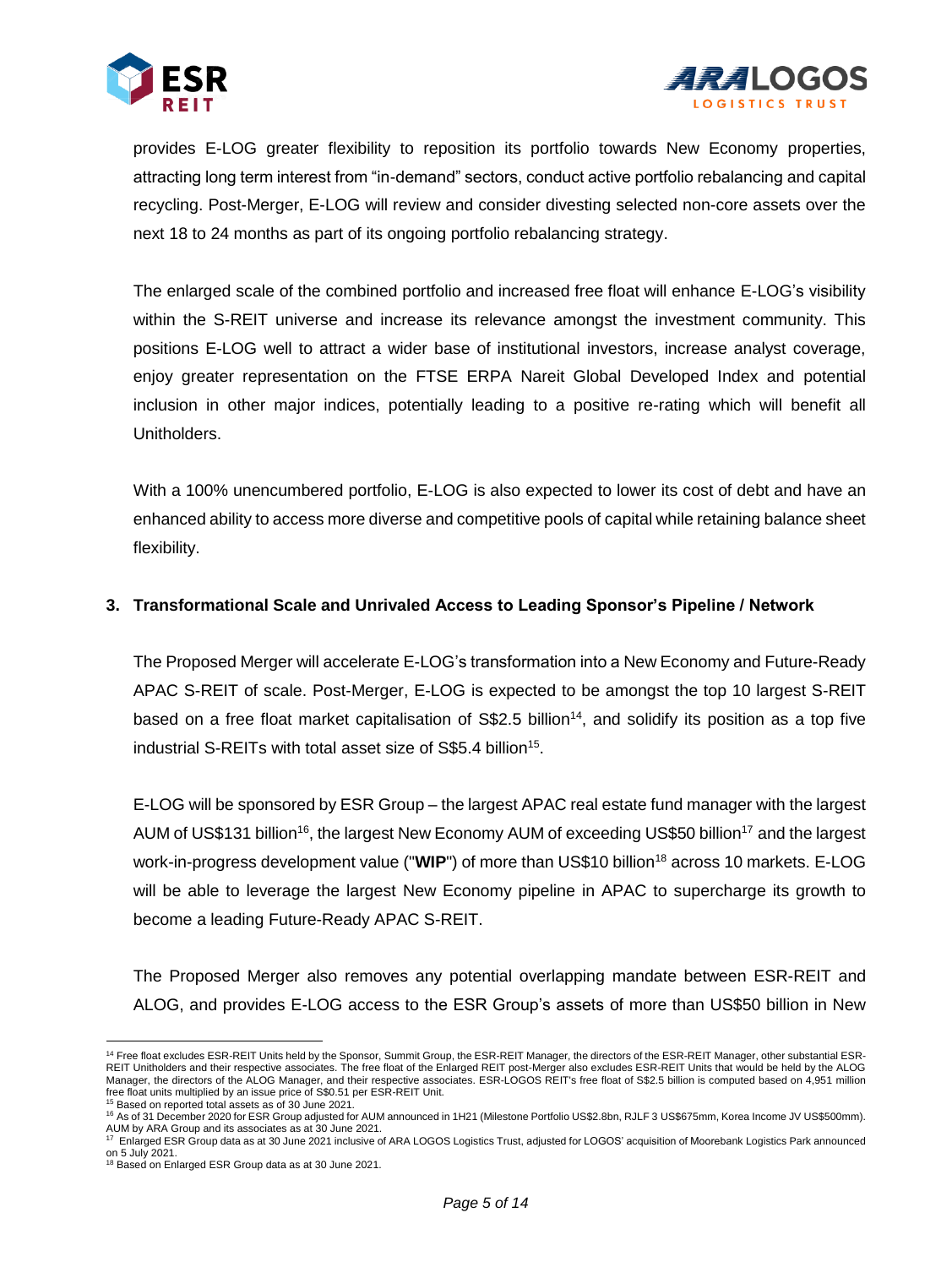



Economy pipeline in an increasingly scarce environment for quality logistics properties. An initial approximate US\$2 billion of visible and executable New Economy pipeline in APAC is available from the ESR Group, which will accelerate E-LOG's growth as a dominant Future-Ready APAC S-REIT.

In addition, E-LOG will also be able to leverage on ESR Group's fully integrated New Economy focus platform, the largest amongst S-REIT sponsors by AUM. This provides tangible benefits including (i) access to a global tenant network, (ii) leverage on local presence to de-risk new market entry, (iii) improving its deal sourcing network, (iii) potential partnership opportunities for new acquisitions, and (iv) leveraging on ESR Group's capital sourcing network and its capital commitment to E-LOG to fund growth.

Consequently, with a larger capital base, increased debt headroom and potentially lower cost of capital, E-LOG will be better positioned to pursue growth opportunities, creating long-term value for its Unitholders.

#### **4. DPU Accretive for Unitholders**

The Proposed Merger will be Distribution per Unit ("**DPU**") accretive on an FY2020 pro forma basis for both ESR-REIT unitholders ("**ESR-REIT Unitholders**") and ALOG Unitholders by 5.8% and 8.2% respectively. This reflects an increase in pro forma DPU for ESR-REIT from 2.775<sup>19</sup> cents to 2.935<sup>20</sup> cents and an increase in the DPU for ALOG from  $5.094^{21}$  cents to  $5.512^{22}$  cents.

#### **5. Enhanced Environmental, Social, and Governance ("ESG") Offering**

The Merger will further reinforce the E-LOG's commitment to green initiatives and ESG performance and disclosures. Reducing carbon footprint, potential usage of green financing methods and providing further community support are key initiatives that E-LOG will continue to pursue.

 $\overline{a}$ 19 After the FY2021 ESR-REIT Acquisitions, FY2021 ESR-REIT Divestments and ESR-REIT EFR. Based on approximately 3,933.5 million ESR-REIT Units for the period from 1 January 2020 to 31 December 2020.<br><sup>20</sup> After the FY2021 ESR-REIT Acquisitions, FY2021 ESR-REIT Divestments, ESR-REIT EFR and the Merger. Based on approximately 6,394.8 million ESR-REIT

Units for the period from 1 January 2020 to 31 December 2020.

<sup>21</sup> After the FY2021 ALOG Acquisitions, FY2021 ALOG Divestments and the ALOG EFR. Based on approximately 1,448.3 million applicable number of ALOG Units for the period from 1 January 2020 to 31 December 2020.

<sup>22</sup> After the FY2021 ALOG Acquisitions, FY2021 ALOG Divestments, the ALOG EFR and the Merger. Based on approximately 6,394.8 million ESR-LOGOS REIT Units for the period from 1 January 2020 to 31 December 2020. Based on ESR-LOGOS REIT's FY2020 pro forma DPU multiplied by a net exchange ratio of 1.6765 and assuming that the Cash Consideration is reinvested at ESR-REIT's 1 month VWAP of S\$0.472 as at 14 October 2021. Please refer to Schedule 4 of the Joint Announcement dated 15 October 2021 for further details.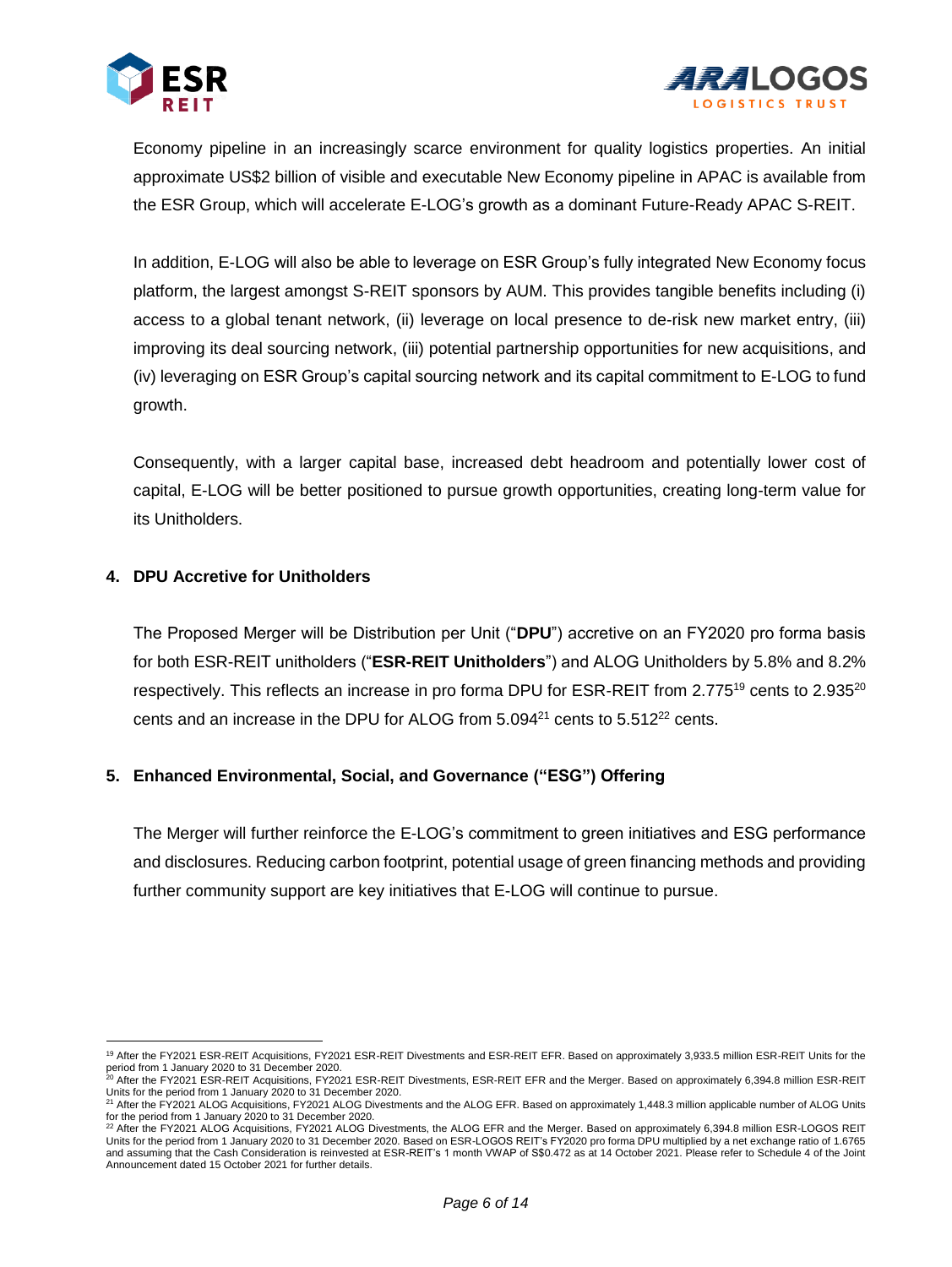



# **Approvals Required**

The Proposed Merger and allotment and issue of the Consideration Units requires the approval of ESR-REIT Unitholders holding more than 50% of the total number of votes cast for and against the resolution at the ESR-REIT Extraordinary General Meeting ("**EGM**").

The amendments to the ALOG Trust Deed to facilitate the implementation of the Scheme require the approval of ALOG Unitholders holding in aggregate 75% or more of the total number of votes cast for and against the resolutions at the ALOG EGM. The approval of a majority in number of ALOG Unitholders present and voting in person or by proxy (headcount condition) at the Scheme Meeting representing at least three-fourths in value of the ALOG Units held by such ALOG Unitholders (unit count condition) is required to approve the Scheme.

In addition to the approvals required from both ESR-REIT Unitholders and ALOG Unitholders, the Trust Scheme will require the order of the Singapore Court for the convening of the scheme meeting and the sanction of the Trust Scheme (if approved at the scheme meeting).

After obtaining the necessary approvals, ALOG will become a wholly owned sub-trust of ESR-REIT and will be delisted from the Singapore Exchange.

# **Financial Advisers**

Citigroup Global Markets Singapore Pte. Ltd. and Maybank Kim Eng Securities Pte. Ltd are the financial advisers to the ESR-REIT manager in respect of the Proposed Merger and the Scheme.

BofA Securities, Inc and DBS Bank Ltd are the financial advisers to the ALOG manager in respect of the Proposed Merger and the Scheme.

Further information on the Proposed Merger can be found in the joint announcement, as well as both ESR-REIT's and ALOG's investor presentations, which can be downloaded from SGXNET or from ESR-REIT's and ALOG's respective websites.

-End-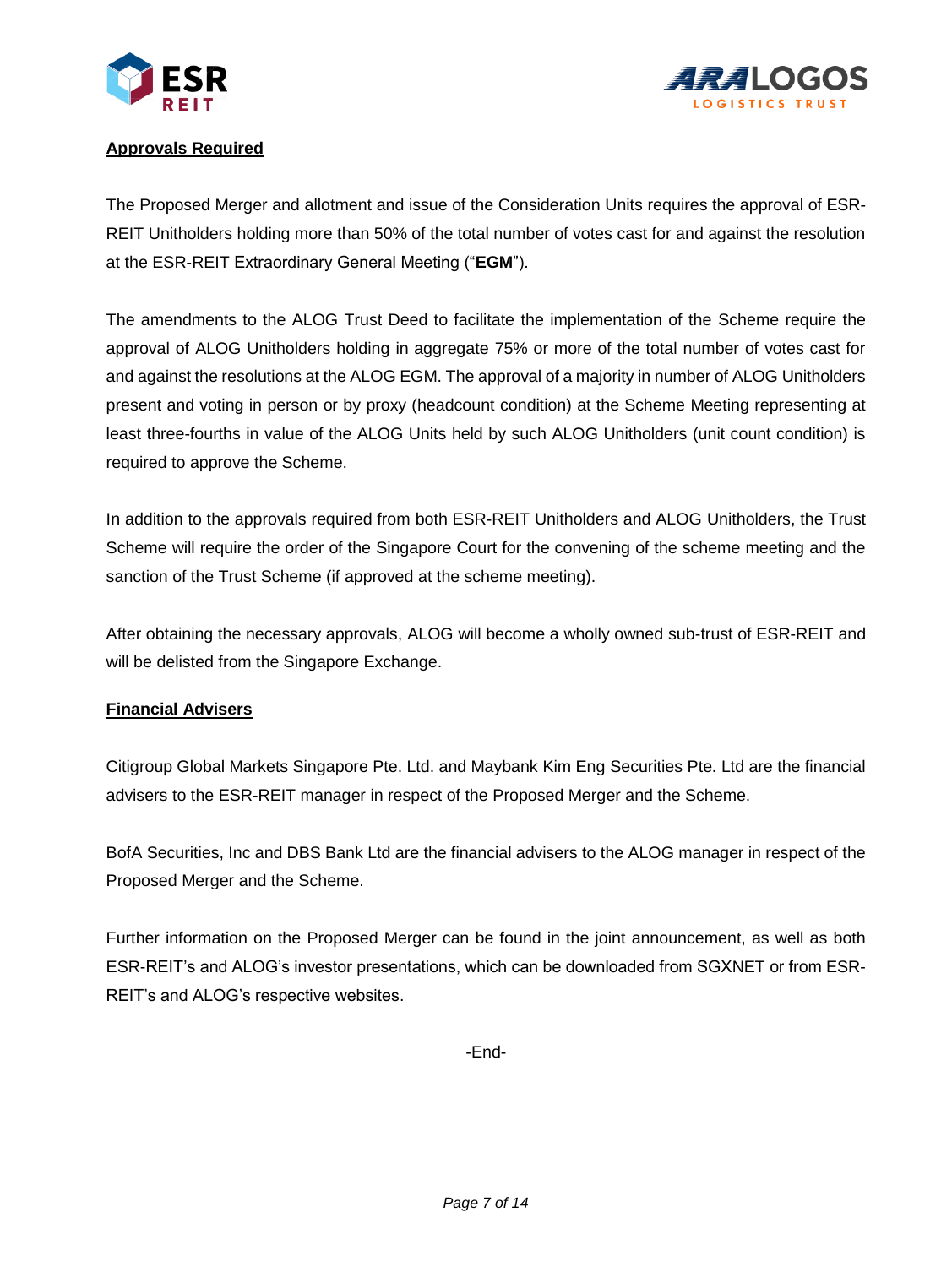



#### **Investor Contacts**

| Citigroup Global Markets Singapore Pte. Ltd. | BofA Securities, Inc. |
|----------------------------------------------|-----------------------|
| Investment Banking                           | Investment Banking    |
| Tel: +65 6657 1959                           | Tel: + 65 6678 0066   |

| Maybank Kim Eng Securities Pte. Ltd | DBS Bank Ltd.             |
|-------------------------------------|---------------------------|
| Investment Banking                  | <b>Strategic Advisory</b> |
| Tel: +65 6231 5179                  | Tel: +65 6878 4155        |

### **Media Contacts**

#### Citigate Dewe Rogerson Singapore

Chia Hui Kheng / Winston Choo / Justin Teh / Samantha Lee Email: [huikheng.chia@citigatedewerogerson.com](mailto:huikheng.chia@citigatedewerogerson.com) / [winston.choo@citigatedewerogerson.com](mailto:winston.choo@citigatedewerogerson.com) / [justin.teh@citigatedewerogerson.com](mailto:justin.teh@citigatedewerogerson.com) / [samantha.lee@citigatedewerogerson.com](mailto:samantha.lee@citigatedewerogerson.com)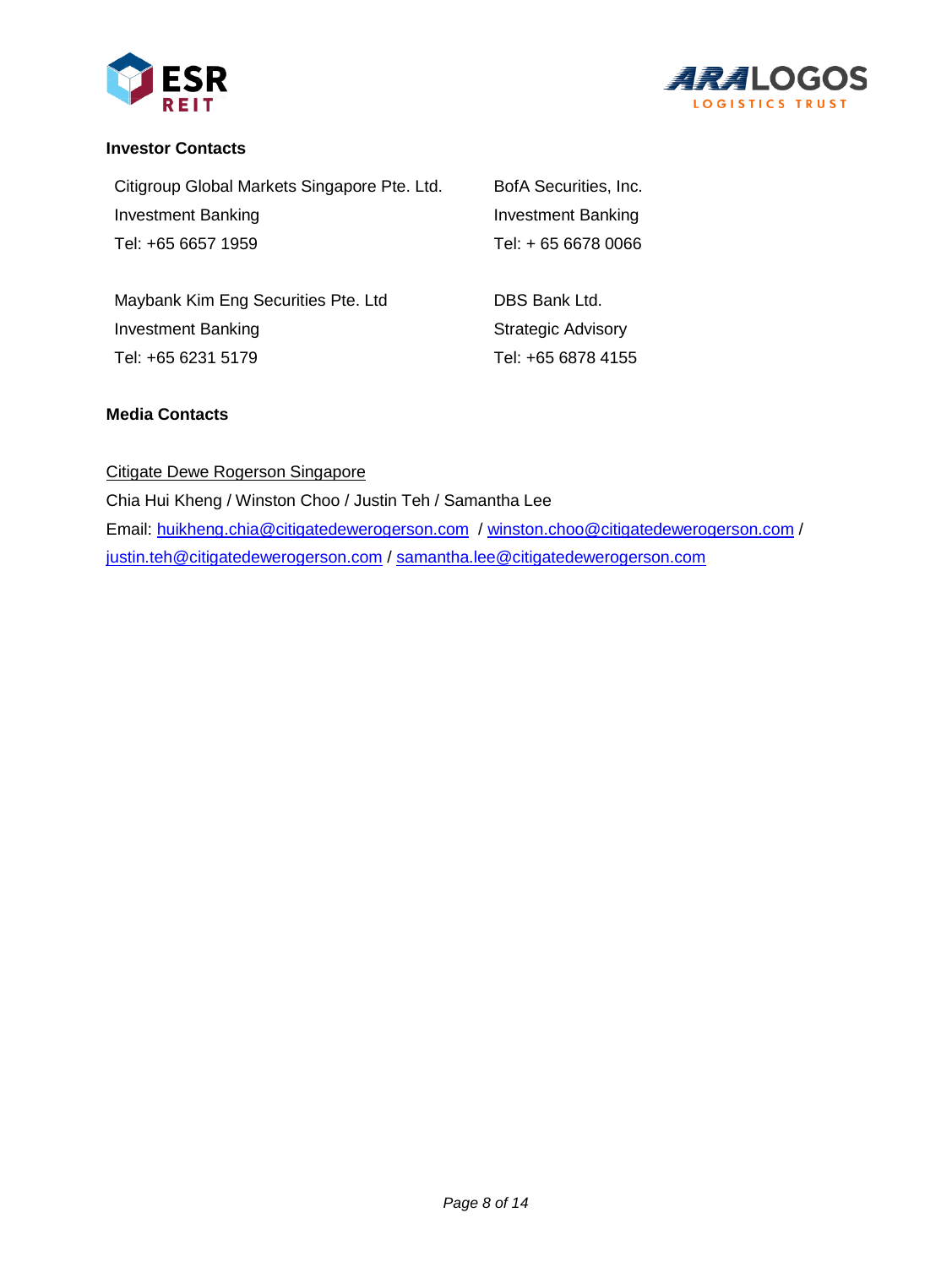



#### **RESPONSIBILITY STATEMENTS**

**ESR-REIT Manager.** The directors of the ESR-REIT Manager (including those who may have delegated detailed supervision of this news release) have taken all reasonable care to ensure that the facts stated and opinions expressed in this news release (other than those relating to ALOG and/or the ALOG Manager) are fair and accurate and that there are no other material facts not contained in this news release, the omission of which would make any statement in this news release misleading. The directors of the ESR-REIT Manager jointly and severally accept responsibility accordingly.

Where any information has been extracted or reproduced from published or otherwise publicly available sources (including the announcement dated 4 August 2021 released by the Sponsor in relation to the merger between the Sponsor and ARA Asset Management) or obtained from a named source (including ALOG and/or the ALOG Manager), the sole responsibility of the directors of the ESR-REIT Manager has been to ensure through reasonable enquiries that such information is accurately extracted from such sources or, as the case may be, reflected or reproduced in this news release. The directors of the ESR-REIT Manager do not accept any responsibility for any information relating to ALOG and/or the ALOG Manager or any opinion expressed by ALOG and/or the ALOG Manager.

**ALOG Manager**. The directors of the ALOG Manager (including those who may have delegated detailed supervision of this press release) have taken all reasonable care to ensure that the facts stated and opinions expressed in this press release (other than those relating to ESR-REIT and/or the ESR-REIT Manager) are fair and accurate and that there are no other material facts not contained in this press release, the omission of which would make any statement in this press release misleading. The directors of the ALOG Manager jointly and severally accept responsibility accordingly.

Where any information has been extracted or reproduced from published or otherwise publicly available sources (including the announcement dated 4 August 2021 released by the Sponsor in relation to the merger between the Sponsor and ARA Asset Management) or obtained from a named source (including ESR-REIT, the ESR-REIT Manager), the sole responsibility of the directors of the ALOG Manager has been to ensure through reasonable enquiries that such information is accurately extracted from such sources or, as the case may be, reflected or reproduced in this press release. The directors of the ALOG Manager do not accept any responsibility for any information relating to ESR-REIT and/or the ESR-REIT Manager or any opinion expressed by ESR-REIT and/or the ESR-REIT Manager.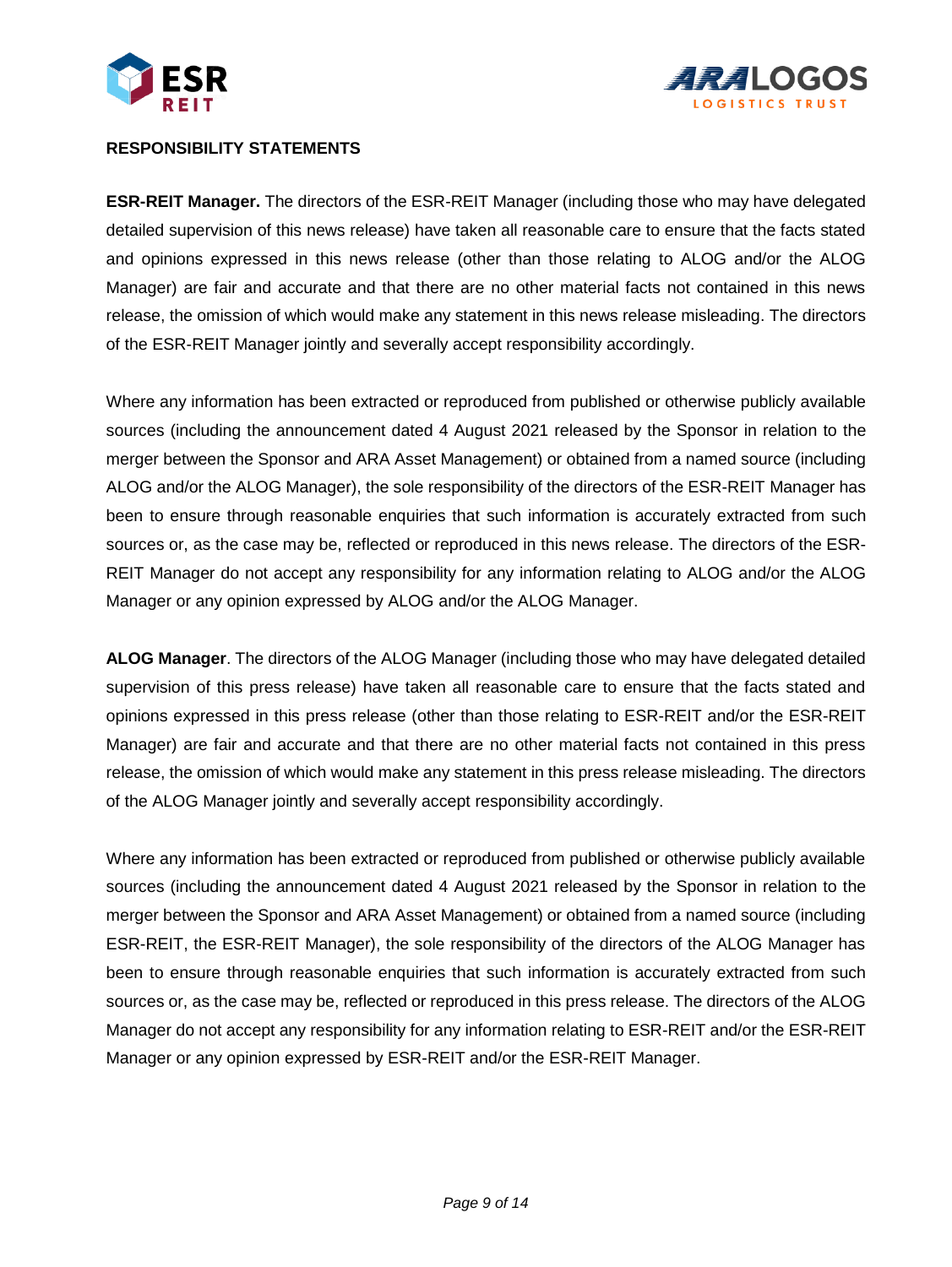



# **About ESR-REIT**

ESR-REIT has been listed on the Singapore Exchange Securities Trading Limited since 25 July 2006.

ESR-REIT invests in quality income-producing industrial properties and as at 30 June 2021 holds interest in a diversified portfolio of 58 properties located across Singapore, with a total gross floor area of approximately 15.6 million square feet and an aggregate property value of  $$3.2$  billion<sup>23</sup>. The properties are in the following business sectors: Business Park, High-Specs Industrial, Logistics/Warehouse and General Industrial, and are located close to major transportation hubs and key industrial zones islandwide. ESR-REIT also holds a 10.0% interest in ESR Australia Logistics Partnership, a private fund comprising 36 predominantly freehold logistics properties all located in Australia.

The Manager's objective is to provide Unitholders with a stable income stream through the successful implementation of the following strategies:

- Acquisition of value-enhancing properties;
- Proactive asset management;
- Divestment of non-core properties; and
- Prudent capital and risk management.

ESR Funds Management (S) Limited, the Manager of ESR-REIT, is owned by namely, ESR Cayman Limited ("ESR") (67.3%), Shanghai Summit Pte. Ltd. (25.0%), and Mitsui & Co., Ltd (7.7%).

For further information on ESR-REIT, please visit [www.esr-reit.com.sg.](http://www.esr-reit.com.sg/)

#### **About the Sponsor, ESR**

ESR is the largest APAC focused logistics real estate platform by gross floor area (GFA) and by value of the assets owned directly and by the funds and investment vehicles it manages. ESR and the funds and investment vehicles it manages are backed by some of the world's preeminent investors including APG, CPP Investments, JD.com, Oxford Properties, PGGM and SK Holdings. The ESR platform spans major economies across the APAC region, including China, Japan, South Korea, Singapore, Australia, India, Vietnam and Indonesia. As of 30 June 2021, the fair value of the properties directly held by ESR and the assets under management with respect to the funds and investment vehicles managed by ESR recorded approximately US\$36.3 billion, and GFA of properties completed and under development as well as GFA to be built on land held for future development comprised over 22.6 million sqm in total. Listed on the

 $\overline{a}$ <sup>23</sup> Includes 100% of the valuation of 7000 Ang Mo Kio Avenue 5 and 48 Pandan Road, in which ESR-REIT holds 80% interest in 7000 Ang Mo Kio Avenue 5 and 49% interest in 48 Pandan Road, but excludes the effects arising from the adoption of Financial Reporting Standard (FRS) 116 Leases which became effective on 1 January 2019.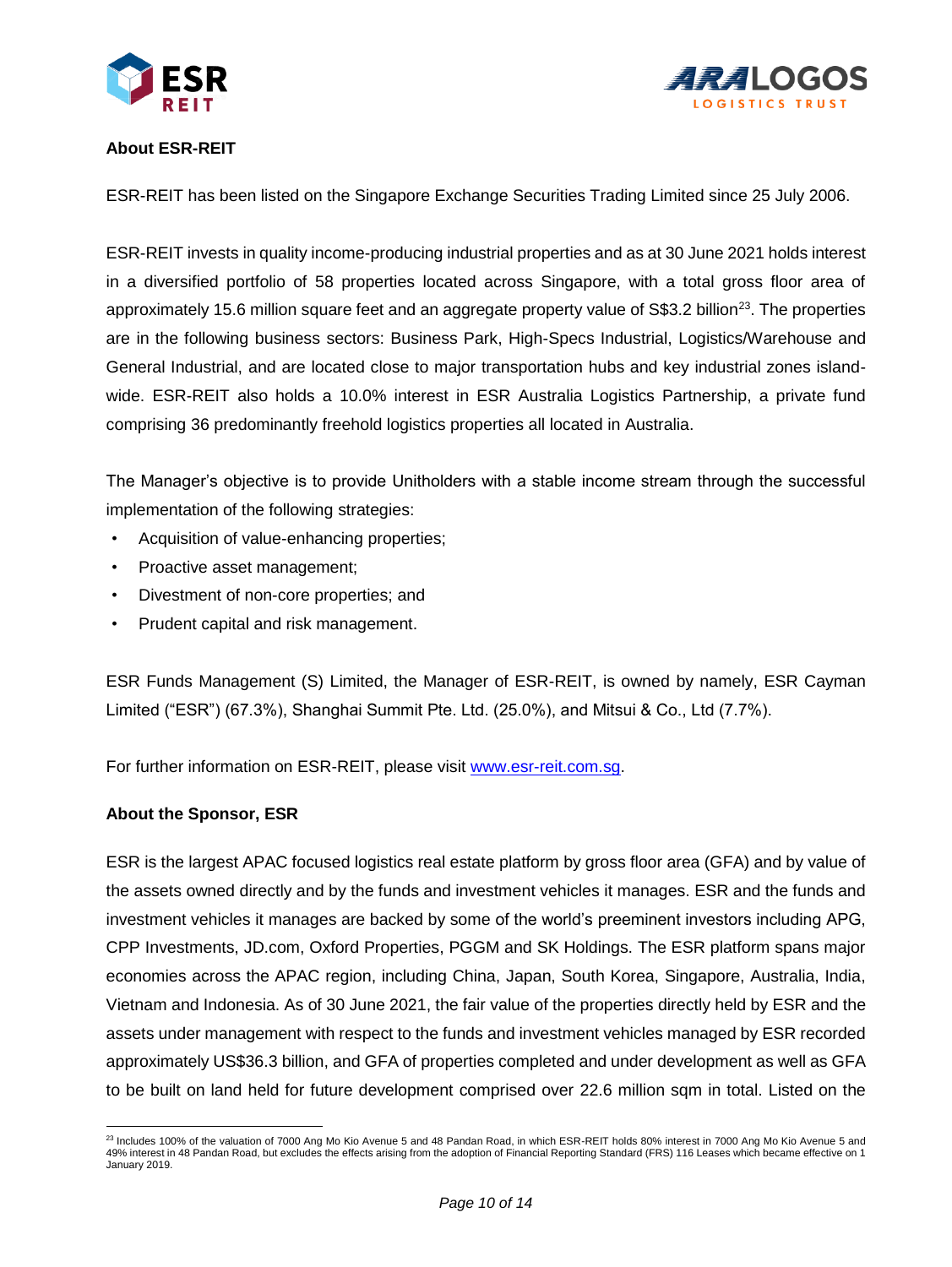



Main Board of The Stock Exchange of Hong Kong Limited in November 2019, ESR is a constituent of the FTSE Global Equity Index Series (Large Cap), Hang Seng Composite Index and MSCI Hong Kong Index.

For more information on ESR, please visit [www.esr.com](http://www.esr.com/) .

# **ABOUT ARA LOGOS LOGISTICS TRUST ("ALOG")**

Listed on the Singapore Exchange on 12 April 2010, ARA LOGOS Logistics Trust ("**ALOG**") is a real estate investment trust ("**REIT**") that invests in quality income-producing industrial real estate used for logistics purposes, as well as real estate-related assets in the Asia Pacific. ALOG is managed by ARA LOGOS Logistics Trust Management Limited.

As at 30 June 2021, ALOG's portfolio comprises 29 high quality logistics warehouse properties strategically located in established logistics clusters in Singapore and Australia as well as 49.5% and 40.0% stakes in the New LAIVS Trust and Oxford Property Fund respectively. The portfolio has a total gross floor area of approximately 1.0 million square metres ("**sqm**") and is valued at approximately S\$1.8 billion<sup>24</sup>.

For more information, please visit [https://www.aralogos-reit.com.](https://www.aralogos-reit.com/)

#### **ABOUT ARA LOGOS LOGISTICS TRUST MANAGEMENT LIMITED**

ALOG is managed by ARA LOGOS Logistics Trust Management Limited (the "**Manager**"), a whollyowned subsidiary of LOGOS. ARA Asset Management Limited ("**ARA**" or the "**Group**") is a majority shareholder of LOGOS, which operates as ARA's global logistics real estate platform.

LOGOS is one of Asia Pacific's leading logistics property groups. It has total Assets Under Management ("**AUM**") of over US\$17 billion, comprising 8.9 million sqm of property owned and under development across 26 ventures, including ALOG. As a vertically integrated business, LOGOS manages every aspect of logistics real estate, from sourcing land or facilities, to undertaking development and asset management, on behalf of some of the world's leading global real estate investors.

ARA is the largest real assets manager in Asia Pacific with approximately US\$95 billion<sup>25</sup> in gross AUM by the Group and its associates. ARA Group operates a global platform with a focus on APAC, managing

 $\overline{a}$ <sup>24</sup> Portfolio value includes ALOG's 49.5% and 40.0% stakes in the New LAIVS Trust and Oxford Property Fund respectively

<sup>25</sup> Includes assets under management by ARA Asset Management Limited and the Group of companies ("ARA Group") and its Associates as at 30 June 2021, adjusted for LOGOS' acquisition of Moorebank Logistics Park announced on 5 July 2021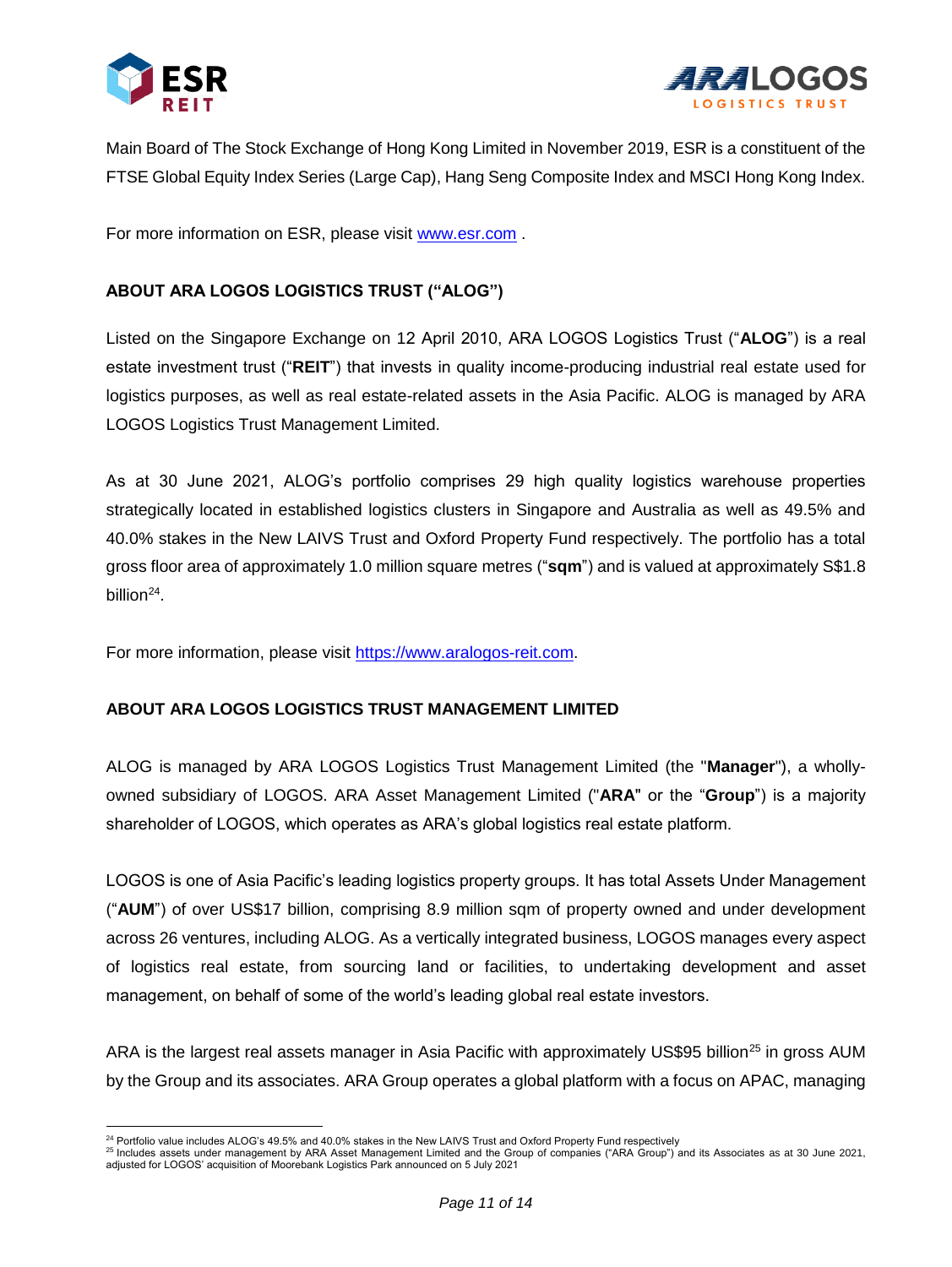



public and private investment funds that invest across traditional and New Economy real estate assets spanning office, logistics, retail, residential, hospitality, and data centers, as well as private real estate credit and infrastructure. ARA's vertically integrated business includes development and value-add asset management capabilities, an in-house capital raising team, and property management expertise in local markets where ARA invests and manages assets. With a resolute focus on creating sustainable value, ARA manages funds on behalf of many of the world's largest pension funds, sovereign wealth funds and financial institutions.

For more information on ARA and LOGOS, please visit [https://www.ara-group.com](https://www.ara-group.com/) and [https://www.logosproperty.com.](https://www.logosproperty.com/)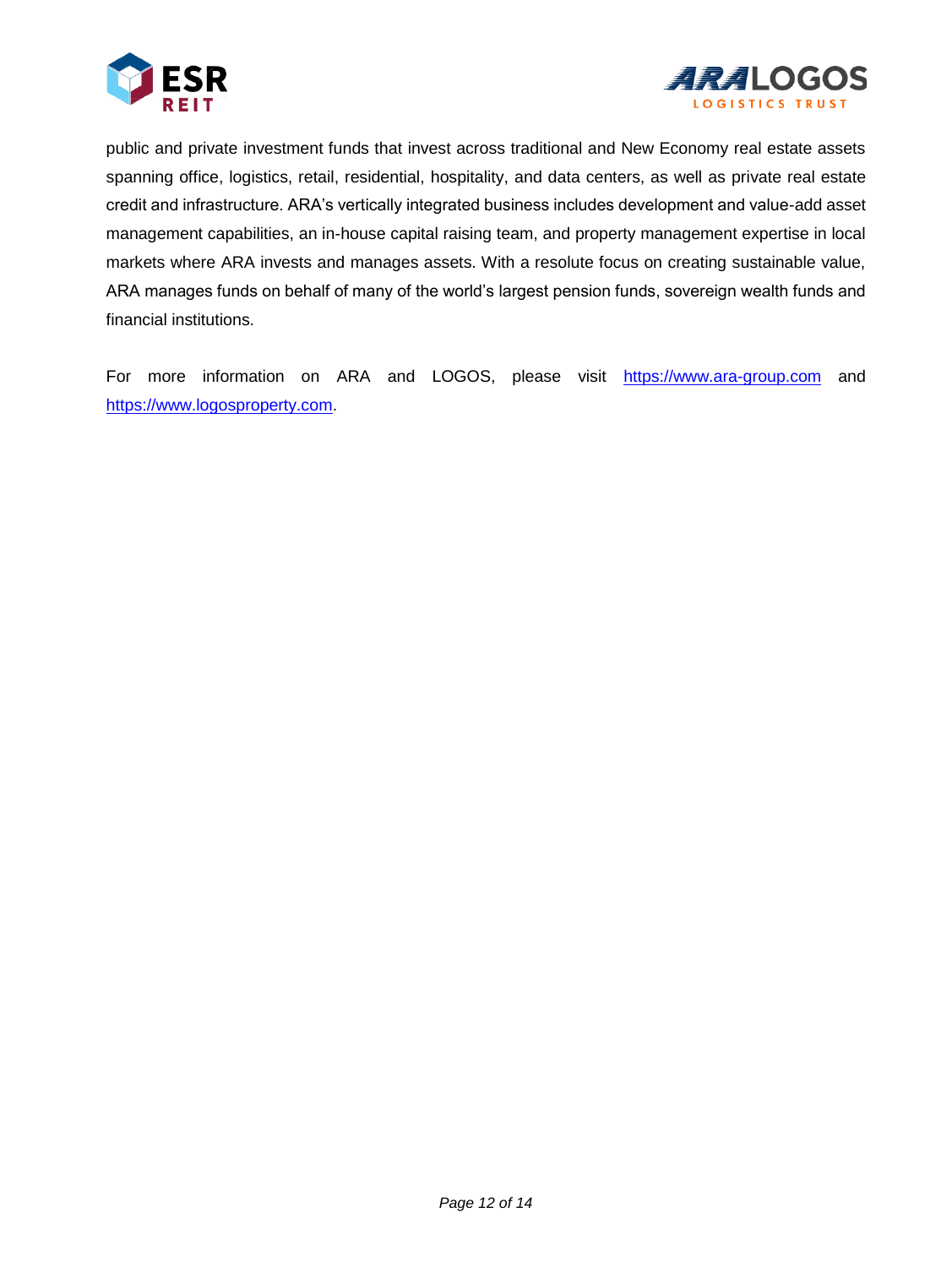



#### **IMPORTANT NOTICE**

The value of units in ESR-REIT ("**Units**") and the income derived from them may fall as well as rise. Units are not investments or deposits in, or liabilities or obligations, of ESR Funds Management (S) Limited ("**Manager**"), RBC Investor Services Trust Singapore Limited (in its capacity as trustee of ESR-REIT) ("**Trustee**"), or any of their respective related corporations and affiliates (individually and collectively "**Affiliates**"). An investment in Units is subject to equity investment risk, including the possible delays in repayment and loss of income or the principal amount invested. Neither ESR-REIT, the Manager, the Trustee nor any of the Affiliates guarantees the repayment of any principal amount invested, the performance of ESR-REIT, any particular rate of return from investing in ESR-REIT, or any taxation consequences of an investment in ESR-REIT. Any indication of ESR-REIT performance returns is historical and cannot be relied on as an indicator of future performance.

Investors have no right to request that the Manager redeem or purchase their Units while the Units are listed. It is intended that investors may only deal in their Units through trading on Singapore Exchange Securities Trading Limited (the "**SGX-ST**"). Listing of the Units on the SGX-ST does not guarantee a liquid market for the Units. This news release may contain forward-looking statements that involve assumptions, risks and uncertainties. Actual future performance, outcomes and results may differ materially from those expressed in forward-looking statements as a result of a number of risks, uncertainties and assumptions. Representative examples of these factors include (without limitation) general industry and economic conditions, interest rate trends, cost of capital and capital availability, competition from similar developments, shifts in expected levels of occupancy or property rental income, changes in operating expenses, governmental and public policy changes and the continued availability of financing in amounts and on terms necessary to support ESR-REIT's future business. You are cautioned not to place undue reliance on these forward-looking statements, which are based on the Manager's current view of future events.

This news release is for information purposes only and does not have regard to your specific investment objectives, financial situation or your particular needs. Any information contained in this material is not to be construed as investment or financial advice and does not constitute an offer or an invitation to invest in ESR-REIT or any investment or product of or to subscribe to any services offered by the Manager, the Trustee or any of the Affiliates.